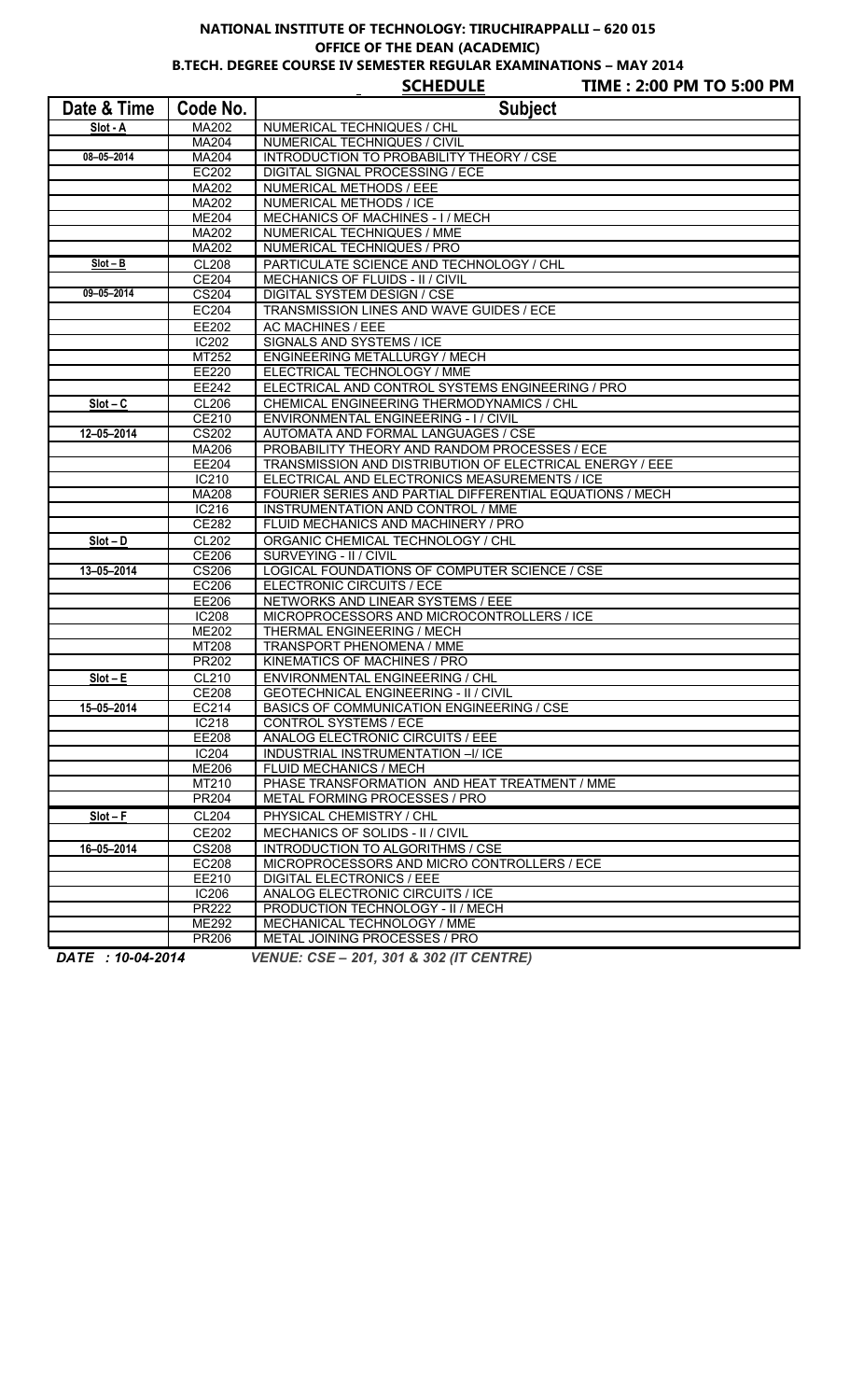## **NATIONAL INSTITUTE OF TECHNOLOGY: TIRUCHIRAPPALLI – 620 015 OFFICE OF THE DEAN (ACADEMIC)**

**B.TECH. DEGREE COURSE VI SEMESTER REGULAR EXAMINATIONS – APRIL / MAY 2014 SCHEDULE TIME : 9:30 AM TO 12:30 PM.**

|                         |                       | <b>SCHEDULE</b><br>TIME : 9:30 AM TO 12:30 PM.                                         |
|-------------------------|-----------------------|----------------------------------------------------------------------------------------|
| Date & Time             | Code No.              | <b>Subject</b>                                                                         |
| Slot - A                | CL304                 | CHEMICAL REACTION ENGINEERING - II / CHL                                               |
|                         | CE302                 | STRUCTURAL ANALYSIS -II / CIVIL                                                        |
| 28-04-2014              | HM302                 | CORPORATE COMMUNICATION / CSE                                                          |
|                         | EC308<br>EE304        | <b>VLSI SYSTEMS / ECE</b><br>MEASUREMENT AND INSTRUMENTATION / EEE                     |
|                         | <b>IC308</b>          | MEMS AND NANOTECHNOLOGY / ICE                                                          |
|                         | ME308                 | COMPUTER AIDED DESIGN AND DRAFTING / MECH                                              |
|                         | MT304                 | NON FERROUS EXTRACTION / MME                                                           |
|                         | PR302                 | RESOURCE MANAGEMENT TECHNIQUES / PRO                                                   |
| $Slot - B$              | HM302                 | HUMAN PSYCHOLOGY AND ORGANIZATIONAL BEHAVIOR / CHL                                     |
|                         | CE304                 | <b>TRANSPORTATION ENGINEERING - I / CIVIL</b>                                          |
| 29-04-2014              | <b>CS304</b>          | <b>OPERATING SYSTEMS / CSE</b>                                                         |
|                         | EC304                 | MOBILE COMMUNICATION / ECE                                                             |
|                         | EE302                 | <b>POWER ELECTRONICS / EEE</b>                                                         |
|                         | IC302                 | MODERN CONTROL THEORY / ICE                                                            |
|                         | ME304                 | AUTOMOBILE ENGINEERING / MECH                                                          |
|                         | MT306                 | PARTICULATE PROCESSING / MME                                                           |
|                         | PR304                 | COMPUTER GRAPHICS AND CAD / PRO                                                        |
| $Slot - C$              | <b>CL308</b>          | PROCESS DYNAMICS AND CONTROL / CHL                                                     |
| $30 - 04 - 2014$        | CE306<br><b>CS308</b> | CONCRETE STRUCTURES - II / CIVIL<br>ARTIFICIAL INTELLIGENCE AND EXPERT SYSTEMS / CSE   |
|                         | EC310                 | <b>EMBEDDED SYSTEMS / ECE</b>                                                          |
|                         | EE308                 | VLSI / EEE                                                                             |
|                         | IC304                 | PROCESS CONTROL / ICE                                                                  |
|                         | ME306                 | DESIGN OF MECHANICAL DRIVES / MECH                                                     |
|                         | MT308                 | NON-FERROUS PHYSICAL METALLURGY / MME                                                  |
|                         | PR306                 | DESIGN FOR MANUFACTURE AND ASSEMBLY                                                    |
| $Slot - D$              | CL306                 | EQUILIBRIUM STAGED OPERATIONS / CHL                                                    |
|                         | <b>CE308</b>          | <b>STEEL STRUCTURES - II / CIVIL</b>                                                   |
| $01 - 05 - 2014$        | <b>CS302</b>          | <b>INFORMATION SECURITY / CSE</b>                                                      |
|                         | EC306                 | MICROWAVE COMPONENTS AND CIRCUITS / ECE                                                |
|                         | <b>EE306</b>          | MICROPROCESSOR AND MICROCONTROLLERS / EEE                                              |
|                         | IC320<br>ME302        | <b>COMPUTER NETWORKS / ICE</b><br>TURBO MACHINES / MECH                                |
|                         | MT310                 | METAL FORMING TECHNOLOGY / MME                                                         |
|                         | PR308                 | RELIABILITY, MAINTENANCE AND SAFETY ENGINEERING / PRO                                  |
| Slot - E                | CL302                 | PROCESS EQUIPMENT DESIGN AND DRAWING / CHL                                             |
|                         | CE310                 | <b>WATER RESOURCES ENGINEERING / CIVIL</b>                                             |
| $02 - 05 - 2014$        | CS306                 | DATABASE MANAGEMENT AND SYSTEMS / CSE                                                  |
|                         | EC302                 | DIGITAL COMMUNICATION / ECE                                                            |
|                         | EE310                 | OPERATING SYSTEMS / EEE                                                                |
|                         | <b>IC306</b>          | PRODUCT DESIGN AND DEVELOPMENT / ICE                                                   |
|                         | ME310                 | REFRIGERATION AND AIR-CONDITIONING / MECH                                              |
|                         | MT312                 | FATIQUE, CREEP AND FRACTURE MECHANICS / MME                                            |
|                         | PR310                 | CNC MACHINES / PRO                                                                     |
| $Slot - F$              | CL314<br><b>CE453</b> | PETROLEUM AND PETROCHEMICAL ENGINEERING / CHL<br><b>REMOTE SENSING AND GIS / CIVIL</b> |
| 05-05-2014              | ME453                 | <b>INDUSTRIAL SAFETY / CIVIL</b>                                                       |
|                         | <b>CS352</b>          | DESIGN AND ANALYSIS OF PARALLEL ALGORITHMS / CSE                                       |
|                         | CS364                 | PRINCIPLES OF PROCESSOR DESIGN / CSE                                                   |
|                         | <b>CS360</b>          | SOFTWARE DESIGN AND PRACTICES / CSE                                                    |
|                         | CS356                 | DATA STRUCTURES AND ALGORITHMS / ECE                                                   |
|                         | EC352                 | NETWORKS AND PROTOCOLS / ECE                                                           |
|                         | EE352                 | MODERN CONTROL SYSTEMS/EEE                                                             |
|                         | EE354                 | COMPUTER ARCHITECTURE / EEE                                                            |
|                         | IC356                 | NN, FUZZY LOGIC AND CONTROL / ICE                                                      |
|                         | IC358<br><b>ME351</b> | <b>EMBEDDED SYSTEMS / ICE</b><br>FINITE ELEMENT METHODS / MECH                         |
|                         | <b>ME352</b>          | ADVANCED IC ENGINES / MECH                                                             |
|                         | PR356                 | DESIGN AND ANALYSIS OF EXPERIMENTS / PRO                                               |
|                         | PR354                 | MEMS AND NANO TECHNOLOGY / PRO                                                         |
| $Slot - F$              | MT462                 | LADLE METALLURGY AND CONTINUOUS CASTING / MME (along with VIII Semester Students)      |
| 05-05-2014              |                       |                                                                                        |
| 2:00 p.m.               |                       |                                                                                        |
| To                      | EE358                 | POWER GENERATION SYSTEMS / EEE, ICE (along with VIII Semester Students)                |
| 5:00 p.m.               |                       |                                                                                        |
| $Slot - F1$             |                       |                                                                                        |
| 06-05-2014<br>2:00 p.m. | MT354                 | DESIGN AND SELECTION OF MATERIALS / MME (along with VIII Semester Students)            |
| To                      |                       |                                                                                        |
| 5:00 p.m.               |                       |                                                                                        |
| $Slot - G$              |                       |                                                                                        |
| $07 - 05 - 2014$        | MT458                 | INTRODUCTION TO QUALITY MANAGEMENT/MME (along with VIII Semester Students)             |
| 2:00 p.m.               | EC468                 | FUNCTIONAL ANALYSIS / ECE (along with VIII Semester Students)                          |
| To                      |                       |                                                                                        |
| 5:00 p.m.               |                       |                                                                                        |